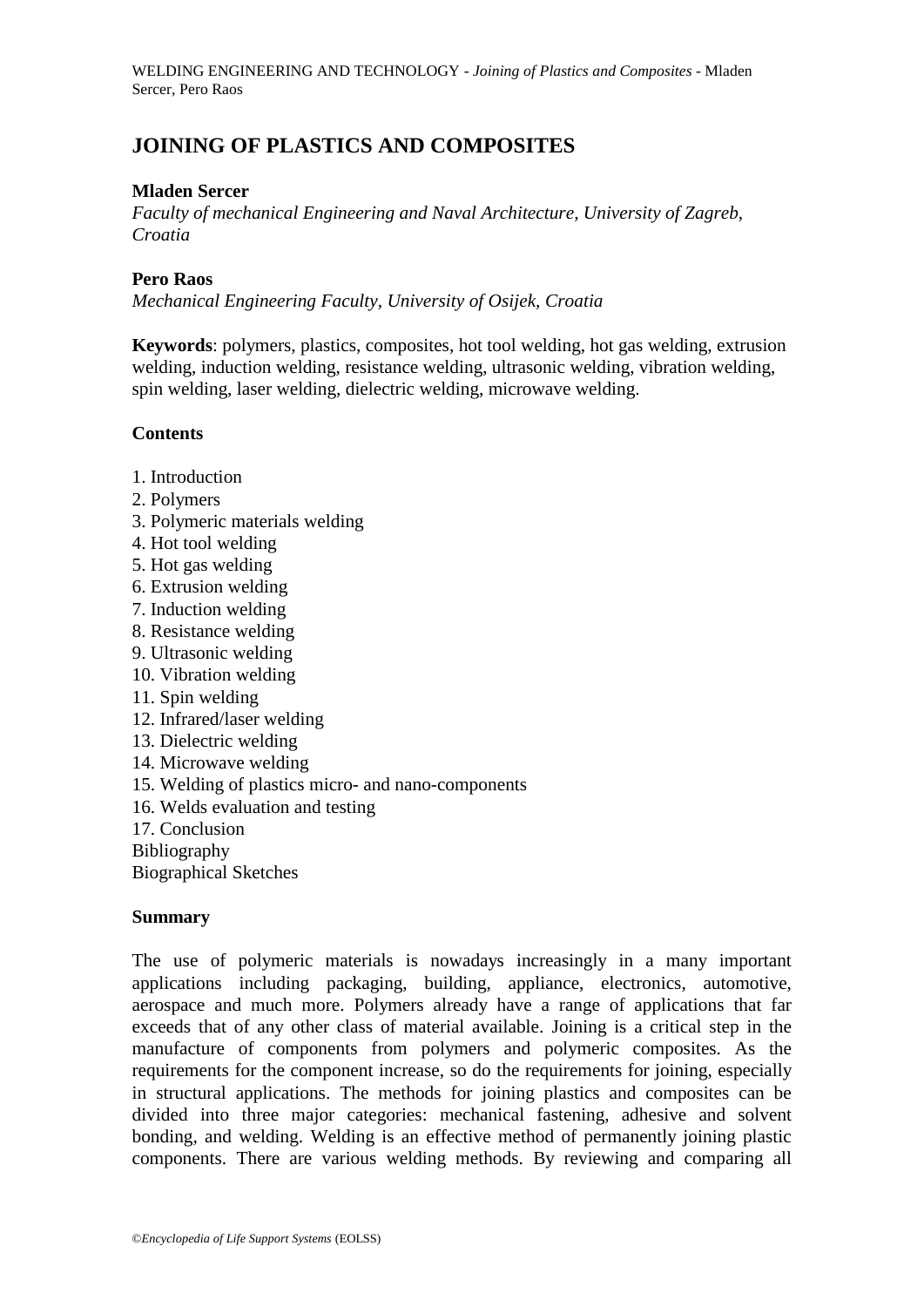commercially available welding processes, this text helps the reader select the bestsuited process for the application and provides an understanding on the limitations and benefits of each process. The focus on practical aspects such as weldability, and testing makes this text an indispensable tool for everyone involved in welding of plastics. At the same time, it also conveys the basic theoretical principles of plastics welding such as squeeze flow, molecular diffusion, and heat transfer mechanisms. Each section of this chapter was developed with information dealing with basic welding aspects including materials, process phenomenology, equipment, and joint design. While not all encompassing, the text provides the basic information along with references that can be used to gather additional information or details.

## **1. Introduction**

The use of polymeric materials is nowadays increasingly in a many important applications including packaging, building, appliance, electronics, automotive, aerospace. Already around 1983 the world's yearly volumetric consumption of polymers exceeded the volumetric consumption of iron and steel. The worldwide polymers production in 2006 reached 300 million tons.

Polymeric materials have many advantages including: high specific strength (strength/density ratio), high specific modulus (modulus/density ratio), design flexibility, reduced manufacturing costs, excellent corrosion, solvent and environmental resistance, thermal and electrical insulation, durability etc.

Nowadays, there are thousands of grades of polymers available at the market. These cover a wide range of properties, from soft to hard, ductile to brittle, and weak to tough. The wide variety of polymers and polymeric composites makes it possible to select and even customize the material to the specific application. Therefore, these materials are being used in more and more applications under more and more stringent requirements. Continuing efforts in discovering new polymers as well as modifying existing polymers to create new material combinations further increases the potential uses of these materials.

In polymer engineering, the design of a one-piece item for molding is the ideal situation because it precludes an assembly operation. However, mechanical limitations and other considerations often make it necessary to join polymeric parts, either to each other or to other polymeric or metallic parts, to complete the assembly. In such instances, the joining process can be an efficient production technique if a few precautions are taken and established procedures are followed.

Joining is a critical step in the manufacture of components from polymers and polymeric composites. As the requirements for the component increase, so do the requirements for joining, especially in structural applications. Joints are necessary always when: part integration is impossible because of complexity and/or high costs, using different materials in the same component, disassembly is required, and repair of damage is needed.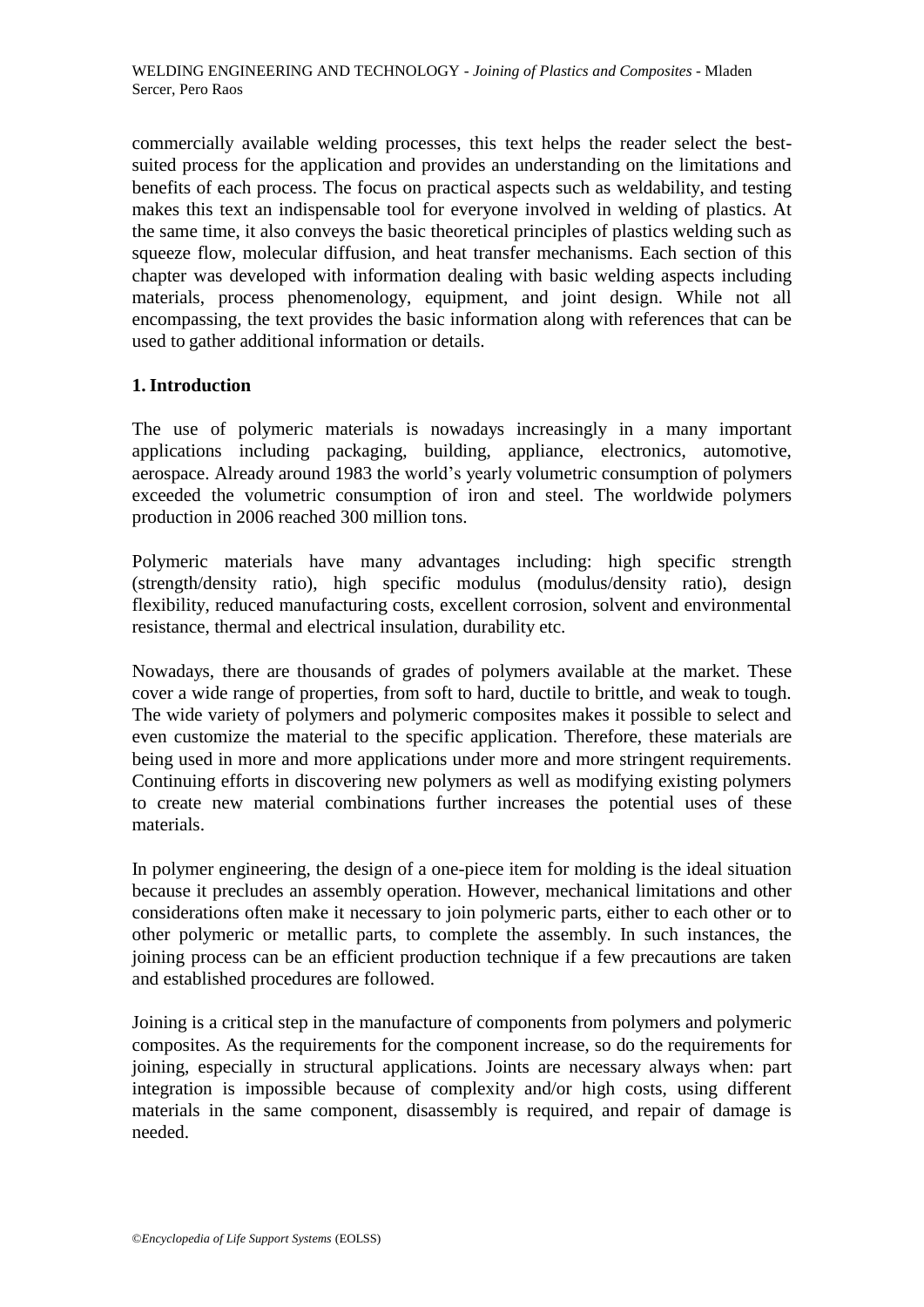Joining is generally the final step in any fabrication cycle. The effectiveness of the joining operation can have a large influence on the application of any polymer or composite material. There is a variety of joining techniques for polymer products. Figure 1 provides a classification of these methods.

The methods for joining plastics and composites can be divided into three major categories: **mechanical fastening**, **adhesive and solvent bonding**, and **welding** (Figure 1).



Figure 1. Classification of polymeric materials joining techniques

**Mechanical fastening** presumes the use of additional parts (fasteners) such are polymeric of metallic screws, bolts, washers, rivets or it relies on integrated design elements such as snap-fit or press-fit joints. Mechanical fastening can be used to join both similar and dissimilar materials. For example, mechanical fastening is commonly used when joining a plastic to a metal, producing either permanent joints or connections that can be opened and sealed again. The advantages of this approach are that no surface treatment is required and disassembly of the components for inspection and repair is straight forward. The main limitations are increased weight, the presence of large stress concentrations around the fastener holes, and subsequent in-service corrosion problems. The typical applications of mechanical fastening are in the aerospace, automotive, and construction industries.

In **adhesive bonding**, an adhesive is placed between the parts to be bonded (adherends) where it serves as the material that joins the parts and transmits the load through the joint. In **solvent bonding**, the application of a solvent at the bond line induces sufficient mobility for the polymer chains to interdiffuse. Because the solvent must strongly plasticize the polymer surface, this joining technique is primarily applied to glassy amorphous thermoplastics, such as polycarbonate (PC), acrylic (AK), and polystyrene (PS) resins. These techniques have found wide use by virtue of their low cost and adaptability to high-speed production. In addition, adhesive and solvent bonds provide a relatively uniform distribution of stresses over the assembled areas and a high strengthto-weight ratio. Solvent bonding is applicable only for joining of amorphous thermoplastics, whereas adhesive bonding can be used with almost all plastics.

In **welding**, sometimes called also a **fusion bonding**, heat is applied to melt the polymeric material at contacting surfaces enabling through intermolecular diffusion and polymeric chains entanglement processes to form a joint. The scope of this text is polymeric welding technology only.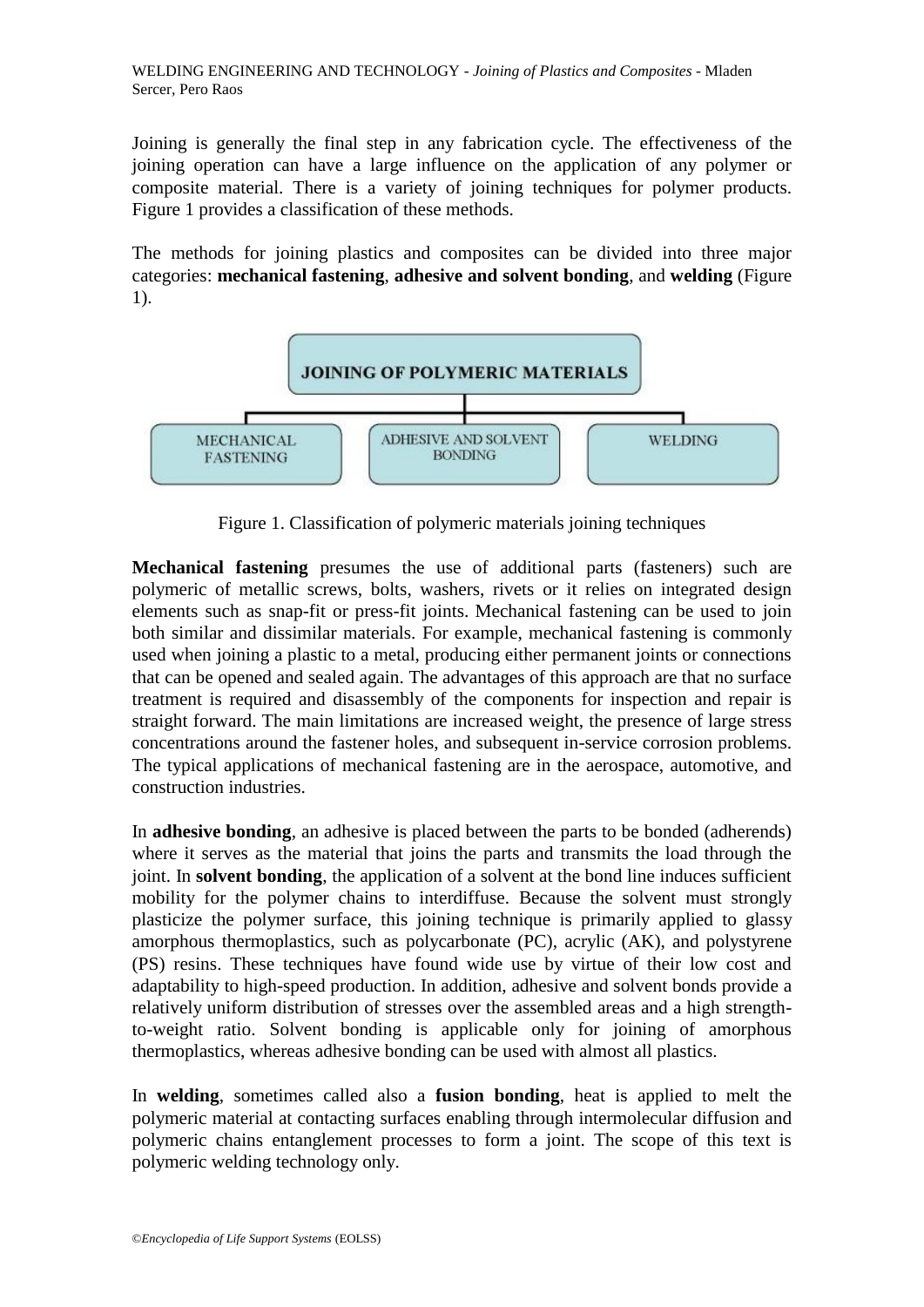### **2. Polymers**

**Polymers** are a group of organic, semi-organic, or (rarely) inorganic **chemical substances** containing many large polymer molecules (**macromolecules**) often form into a chain-like structure. These molecules are formed together by linking together many small molecules, called monomer molecules, by process named polymerization. The name polymer comes from the combination of the Greek words "polys", which means many, and "meros", which means part. Polymers may be of **natural** or **synthetic** (man-made) origin. Polymers in the natural world have been around since the beginning of time. Such natural polymers (**biopolymers**) comprise such diverse groups as nucleic acids, cellulose, natural rubber, and lignin (component of wood). Some natural polymers are commercially used, either directly (e.g. cotton) or after a chemical modification (e.g. cellulose acetate, vulcanized natural rubber). Synthetic polymers have been studied since 1832. Today, the industry of **synthetic polymers** has grown to be larger than the aluminum, copper and steel industries combined.

Polymers are rarely used alone. They do not fulfill per se all technological requirements and become commercially useful only after they are admixed with certain supplementary materials, **additives** and **modifiers**, in various compounding and mixing processes, in which we produce **polymeric materials**.

Polymers already have a range of applications that far exceeds that of any other class of material available. Current applications extend from adhesives, coatings, foams, and packaging materials to textile and industrial fibers, elastomers, and structural plastics. Polymers are also used for most composites, electronic devices, biomedical devices, optical devices, and precursors for many newly developed high-tech ceramics.

Just as nature has used biological polymers as the material of choice, mankind will chose polymeric materials as the choice material. Humans have progressed from the Stone Age, through the Bronze, Iron, and Steel Ages into its current age, the Age of Polymers - an age in which synthetic polymers are and will be the material of choice.

Polymeric materials have a vast potential for exciting new applications in the foreseeable future. Polymer uses are being developed in such diverse areas as: conduction and storage of electricity, heat and light, molecular based information storage and processing, molecular composites, unique separation membranes, revolutionary new forms of food processing and packaging, health, housing, and transportation. Indeed, polymers will play an increasingly important role in all aspects of our life.

**Polymeric materials** can be separated into three different groups depending on their behavior when heated Figure 2).

**Thermoplastics** are polymeric materials with linear macromolecules synthesized by addition or condensation polymerization. This process forms strong covalent bonds within the chains and weaker secondary bonds between the chains. Usually, these secondary forces can be easily overcome by thermal energy, making thermoplastics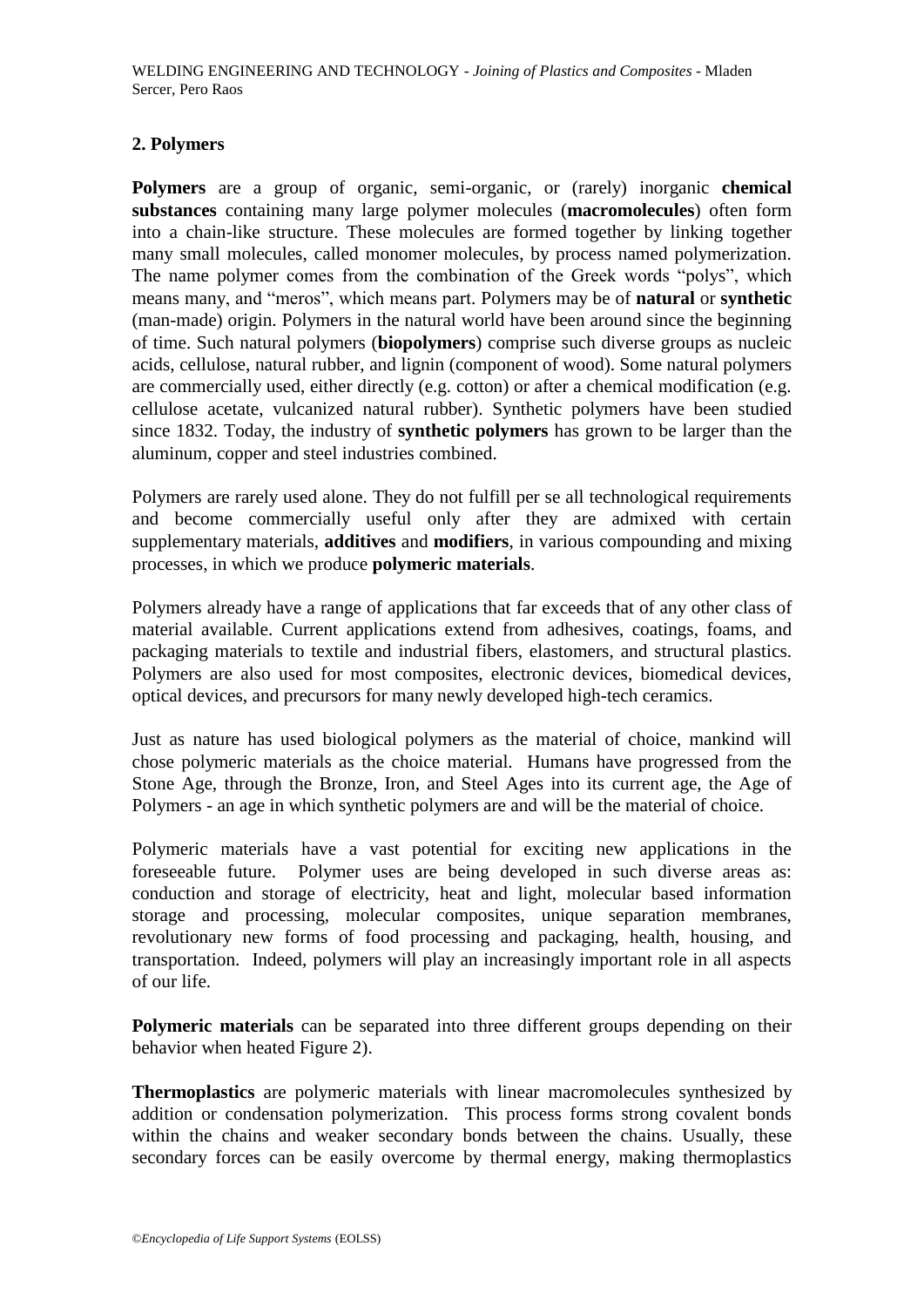moldable at high temperatures. Thermoplastics soften upon heating and can be remolded and recycled. Thermoplastics solidify as they cool, restricting the motion of the long molecules. When heated, these materials regain the ability to "flow", as the molecules can slide past each other easily. Thermoplastics will also retain their newly reformed shape after cooling. The transformation solid – melt is **reversible.** They can be **amorphous** (Table 1) or **semi-crystalline** (Table 2).



Figure 2. Common classification of polymeric materials

| <b>Abbreviation</b>                                                  | <b>Amorphous Thermoplastics</b>                                                                                                                                                                           | <b>Glass</b><br><b>Transition</b><br>$T_{\rm g}$ , °C | Group<br>(by application)                                  |
|----------------------------------------------------------------------|-----------------------------------------------------------------------------------------------------------------------------------------------------------------------------------------------------------|-------------------------------------------------------|------------------------------------------------------------|
| <b>PVC</b><br><b>PS</b>                                              | Poly(vinyl-chloride)<br>Polystyrene                                                                                                                                                                       | 81<br>100                                             | Commodity<br>Thermoplastics                                |
| CA<br>S/B<br><b>ABS</b><br><b>SAN</b><br><b>ASA</b><br><b>PMMA</b>   | Cellulose acetate<br>Styrene/Butadiene copolymer<br>Acrylonitrile/Butadiene/Styrene copolymer<br>Styrene/Acrylonitrile copolymer<br>Acrylonitrile/Styrene/Acrylate copolymer<br>Poly(methyl-methacrylate) | 105<br>$90*$<br>$85*$<br>106<br>$100*$<br>105         | Transient<br>Thermoplastics<br>(* main phase $T_{\rm g}$ ) |
| PA 6-3-T<br>PC<br>PPE(PPO)<br><b>PSU</b><br><b>PES</b><br>PEI<br>PAI | Amorphous polyamide<br>Polycarbonate<br>Poly(phenylene-ether)<br>Polysulfone<br>Poly(ether-sulfone)<br>Poly(ether-imide)<br>Poly(amide -imide)                                                            | 147<br>150<br>175<br>190<br>230<br>217<br>277         | Engineering<br>Thermoplastics                              |

|  | Table 1. Amorphous thermoplastics |  |  |
|--|-----------------------------------|--|--|
|--|-----------------------------------|--|--|

| <b>Abbreviation</b> | <b>Semi-crystalline Thermoplastics</b> | <b>Glass</b><br><b>Transition</b><br>$T_{\rm g}$ , <sup>o</sup> C | Group<br>(by application) |
|---------------------|----------------------------------------|-------------------------------------------------------------------|---------------------------|
| PE-LD               | Low-Density Polyethylene               | $-100$                                                            | Commodity                 |
| PE-HD               | <b>High-Density Polyethylene</b>       | - 115                                                             | Thermoplastics            |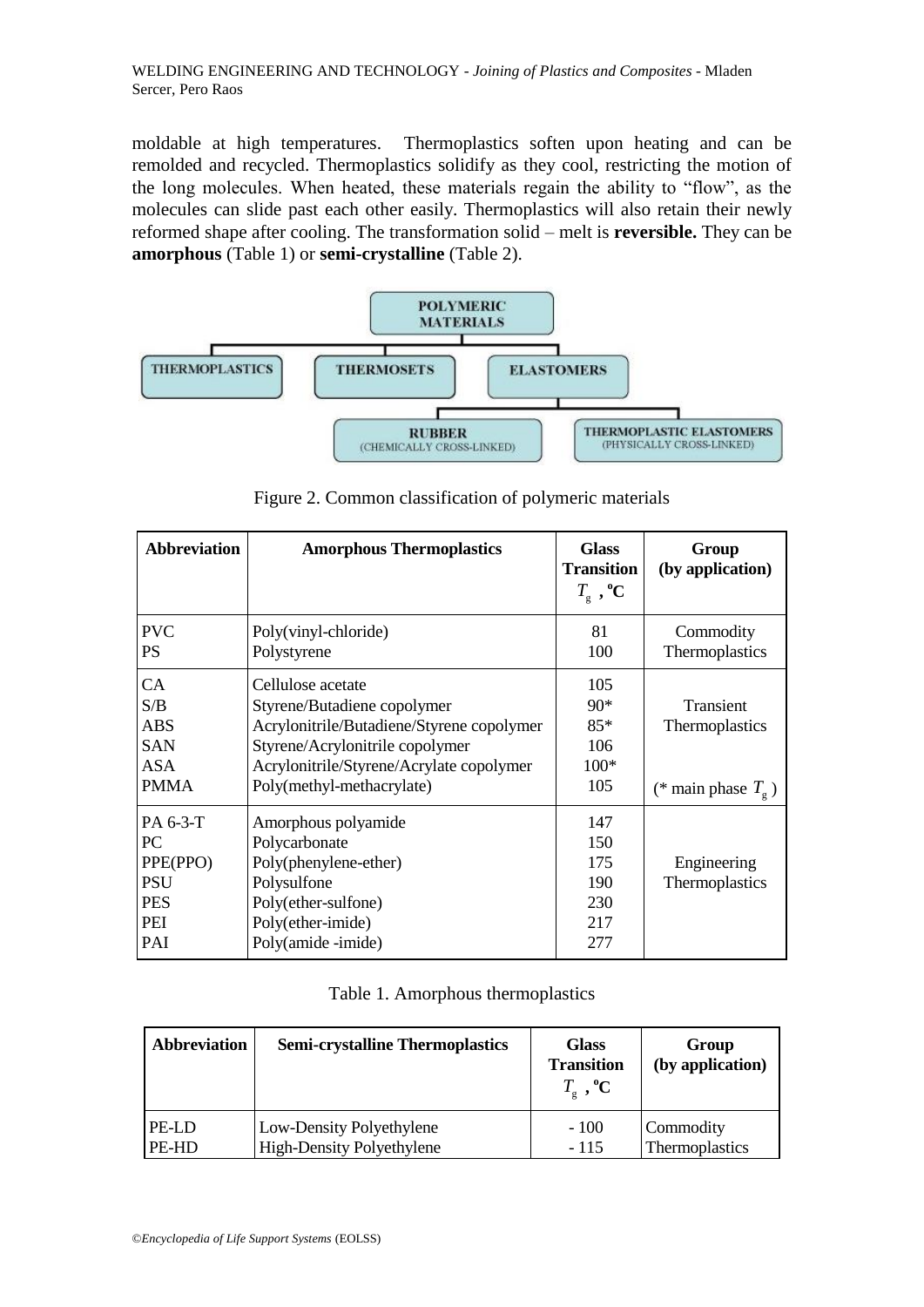| PP                                                                                                                           | Polypropylene                                                                                                                                                                                                | $-18$                                                        |                                    |
|------------------------------------------------------------------------------------------------------------------------------|--------------------------------------------------------------------------------------------------------------------------------------------------------------------------------------------------------------|--------------------------------------------------------------|------------------------------------|
| <b>PTFE</b><br><b>PET</b>                                                                                                    | Poly(tetrafluorethylene)<br>Poly(ethylene-terephtalate)                                                                                                                                                      | - 97<br>69                                                   | <b>Transient</b><br>Thermoplastics |
| <b>PA11</b><br>PA 12<br>PA <sub>6</sub><br>PA 66<br>PA 610<br>PA 46<br><b>POM</b><br><b>PBT</b><br><b>PPS</b><br><b>PEEK</b> | Polyamide 11<br>Polyamide 12<br>Polyamide 6<br>Polyamide 6.6<br>Polyamide 6.10<br>Polyamide 4.6<br>Poly(oxymethylene)<br>Poly(butylene-terephthalate)<br>Poly(phenylene-sulfide)<br>Poly(ether-ether-ketone) | 43<br>41<br>47<br>57<br>50<br>85<br>$-38$<br>22<br>88<br>143 | Engineering<br>Thermoplastics      |

**Amorphous thermoplastics** have molecules that remain disorderly as they cool, leading to a material with random molecular structure. An amorphous thermoplastic material solidifies, or vitrifies, as it cools below its glass transition temperature,  $T_{\rm g}$  (Figure 3).



Figure 3. Deformational characteristics of polymers

**Semi-crystalline thermoplastics**, on the other hand, solidify with certain order in their molecular structure. Hence, as they cool, they harden when the molecules arrange in a regular order below what is usually called the melting temperature,  $T<sub>m</sub>$ . However, the molecules in semi-crystalline thermoplastics not ordered remain in amorphous regions. These regions within the semi-crystalline domains solidify at the glass transition temperature  $(T_g)$ . Most semi-crystalline thermoplastics have a glass transition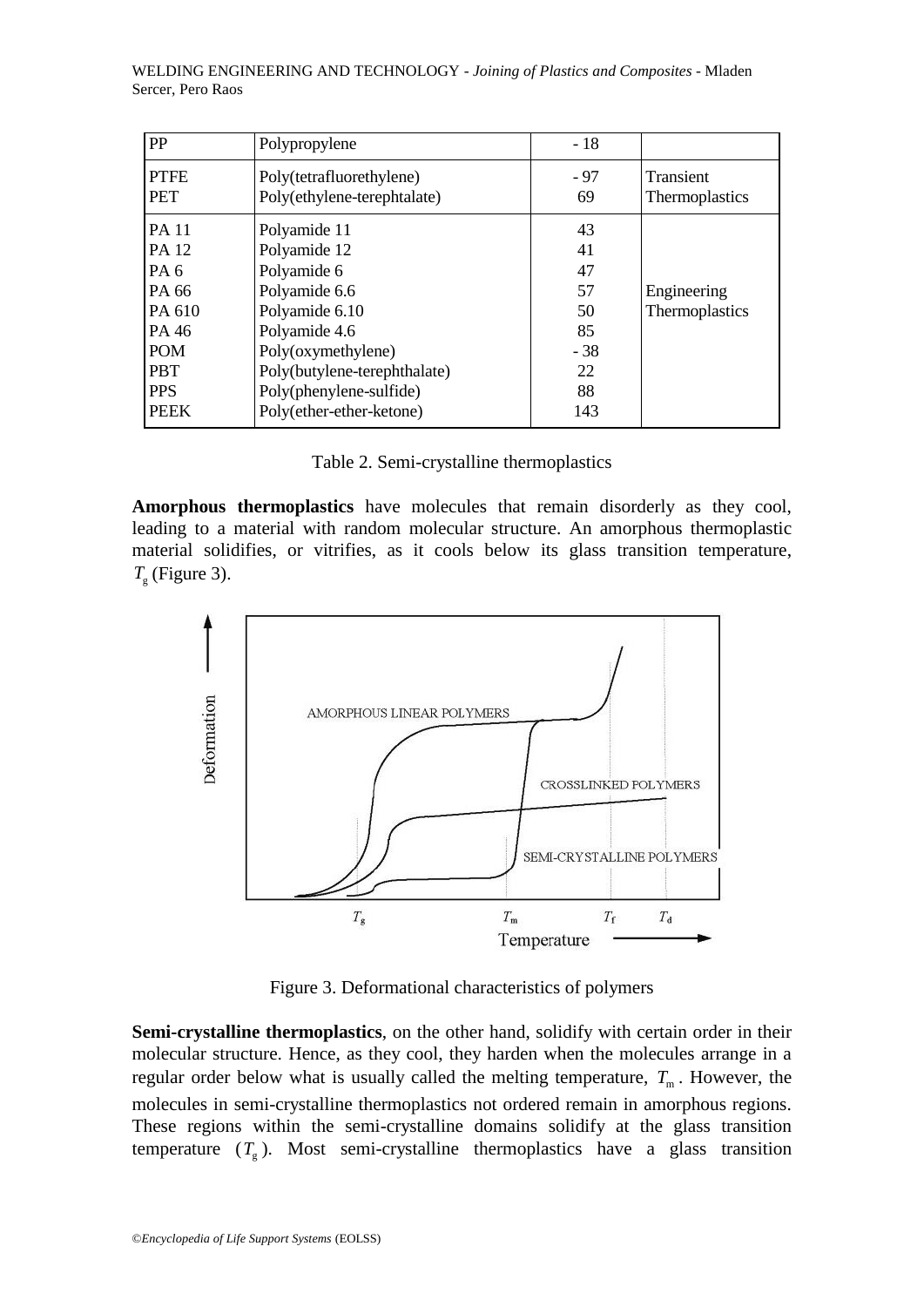temperature below the freezing point, and, behave at room temperature similarly to rubbery or leathery materials.

A few common applications of thermoplastics include: parts for common household appliances, bottles, cable insulators, tape, blender and mixer bowls, medical syringes, mugs, textiles, packaging, and insulation.

**Thermosets,** besides the secondary bonds as thermoplasts, have also a stronger, chemical linkage between the chains. Strong covalent bonds chemically hold different chains together in a thermoset material. The chains may be directly bonded to each other or be bonded through other molecules. This "cross-linking" between the chains allows the material to resist softening upon heating. The transformation solid – melt is **irreversible.** Because they do not soften under heat and pressure and cannot be remolded or recycled. Thus, thermosets must be machined into a new shape if they are to be reused or they can serve as powdered fillers. The high density of crosslinking between the molecules makes thermosetting polymers stiff and brittle. Thermosets also exhibit glass transition temperatures which sometimes exceed thermal degradation temperatures. They comprise alkyd resins, phenolic resins (PF), amino resins (MF, UF), epoxies (EP), unsaturated polyesters (UP), polyurethanes (PUR), and allylics, e.g. diallyl phthalate (DAP).

Although thermosets are difficult to reform, they have many distinct advantages in engineering design applications including: high thermal stability and insulating properties, high rigidity and dimensional stability, resistance to creep and deformation under load, and light-weight. A few common applications for thermosets include epoxies (adhesives), automobile body parts, adhesives for plywood and particle board, and as a matrix for composites in boat hulls and tanks.

**Elastomers** are slightly cross-linked polymers, which permits almost full molecular extension. However, the links across the molecules hinder them from sliding past each other, making even large deformations reversible. One common characteristic of elastomeric materials is that the glass transition temperature is much lower than room temperature. The irreversible **chemical cross-linking** of elastomer macromolecules to polymers with wide mesh sizes results in **rubber**. **Thermoplastic elastomers (TPE)** are elastomeric materials from polymers with reversible **physically cross-links** (Table 3).

| Abbreviation | <b>Thermoplastic Elastomers Group</b>             |
|--------------|---------------------------------------------------|
| TPE-E        | Ester thermoplastic elastomers                    |
| TPE-S        | Styrene thermoplastic elastomers                  |
| TPE-A        | Polyamide thermoplastic elastomers                |
| <b>TPE-U</b> | Urethane thermoplastic elastomers                 |
| TPE-O        | Olefinic thermoplastic elastomers                 |
| <b>TPE-V</b> | Ethylene/Propylene/Diene thermoplastic elastomers |

Table 3. Thermoplastic elastomers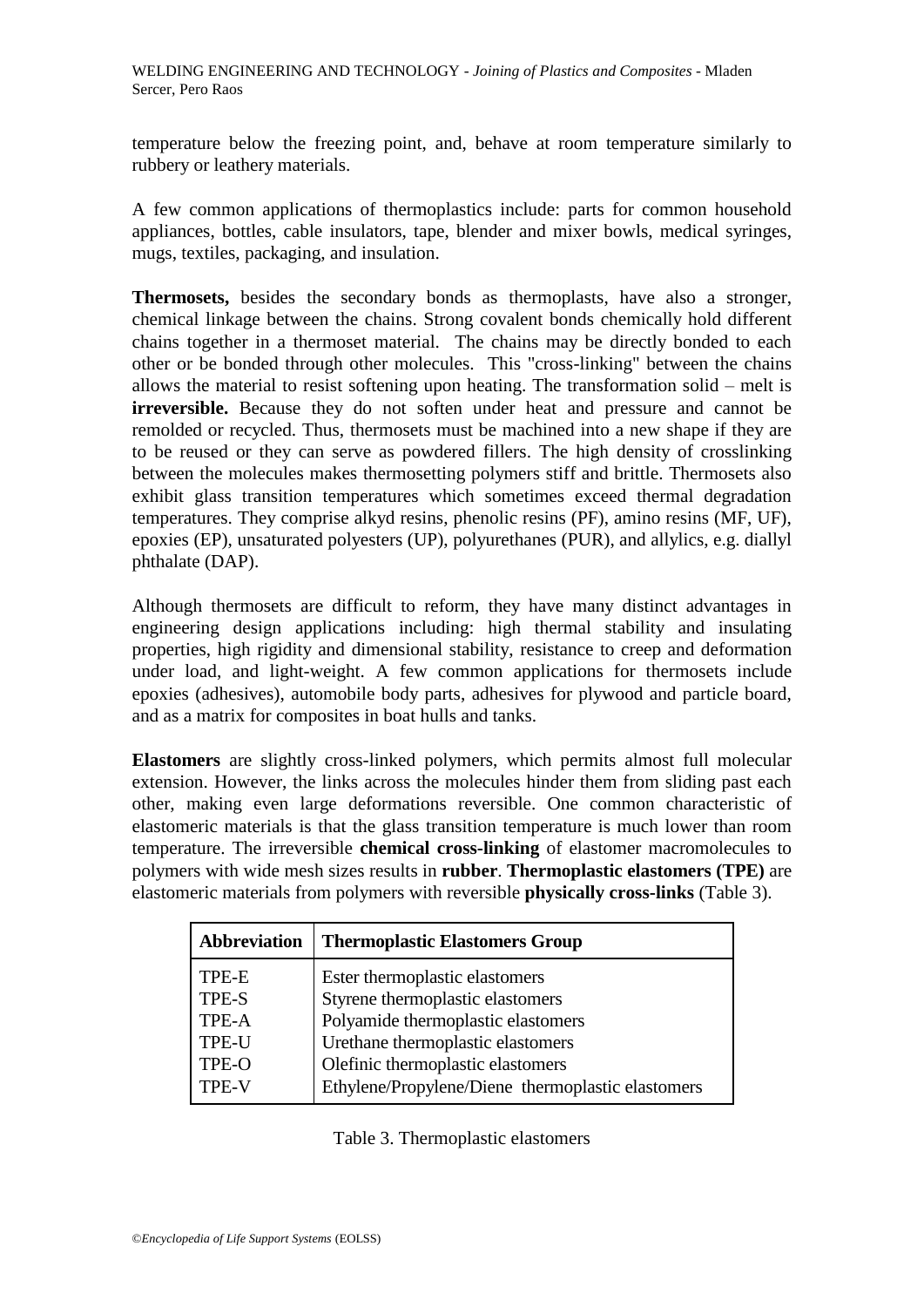**Plastics** are common name for **thermoplastics** and **thermosets**. The name "plastics" refers to their easy processability and shaping (Greek: "plastein" means to form, to shape). Therefore, plastic and polymer are not synonyms. Polymers are raw materials for plastics (thermoplastics and thermosets), but also for elastomers and many other products (thickeners, varnishes, binders etc.).

**Polymer composites** are a combination of two or more materials (reinforcing elements, fillers and composite matrix binders), in which distinct, structurally complementary substances, especially metals, ceramics, glasses, and polymers, combine to produce structural or functional properties not present in any individual component. The constituents retain their identities, that is, they do not dissolve or merge completely into one another although they act in coherence. Normally, the components can be physically identified and exhibit an interface between one another.

The composites are divided in four main categories:

- composites with particles,
- composites reinforced with fibers,
- layer composites, and
- sandwich composites.

There are two categories of constituent materials: matrix and reinforcement.

The matrix material surrounds and supports the reinforcement materials by maintaining their relative positions. The reinforcements impart their special mechanical and physical properties to enhance the matrix properties. The matrix material can be introduced to the reinforcement before or after the reinforcement material is placed into the mold cavity or onto the mold surface. : Most commercially produced composites use a polymer matrix material often called the resin solution. There are many different polymers available depending upon the starting raw ingredients, but most common is polymer matrix with glass, carbon and aramide fibers. Most frequently used polymers for composite matrix are: polyester: polyester, vinyl ester, epoxy, phenolic, polyimide, polyamide, polypropylene, PEEK and others.

The reinforcement materials are often fibers but also they can be common ground minerals. Fiber reinforced composite materials can be divided into two main categories normally referred to as short fiber reinforced materials and continuous fiber reinforced materials. Continuous reinforced materials will often constitute a layered or laminated structure. The woven and continuous fiber styles are typically available in a variety of forms, being pre-impregnated with the given matrix (resin), dry, uni-directional tapes of various widths, plain weave, and harness satins, braided, and stitched. The short and long fibers are typically used in compression molding and sheet molding operations.

Composite materials can be welded. Most common methods are highlighted below:

- ultrasonic,
- vibration.
- rotation, and
- electrical resistance welding.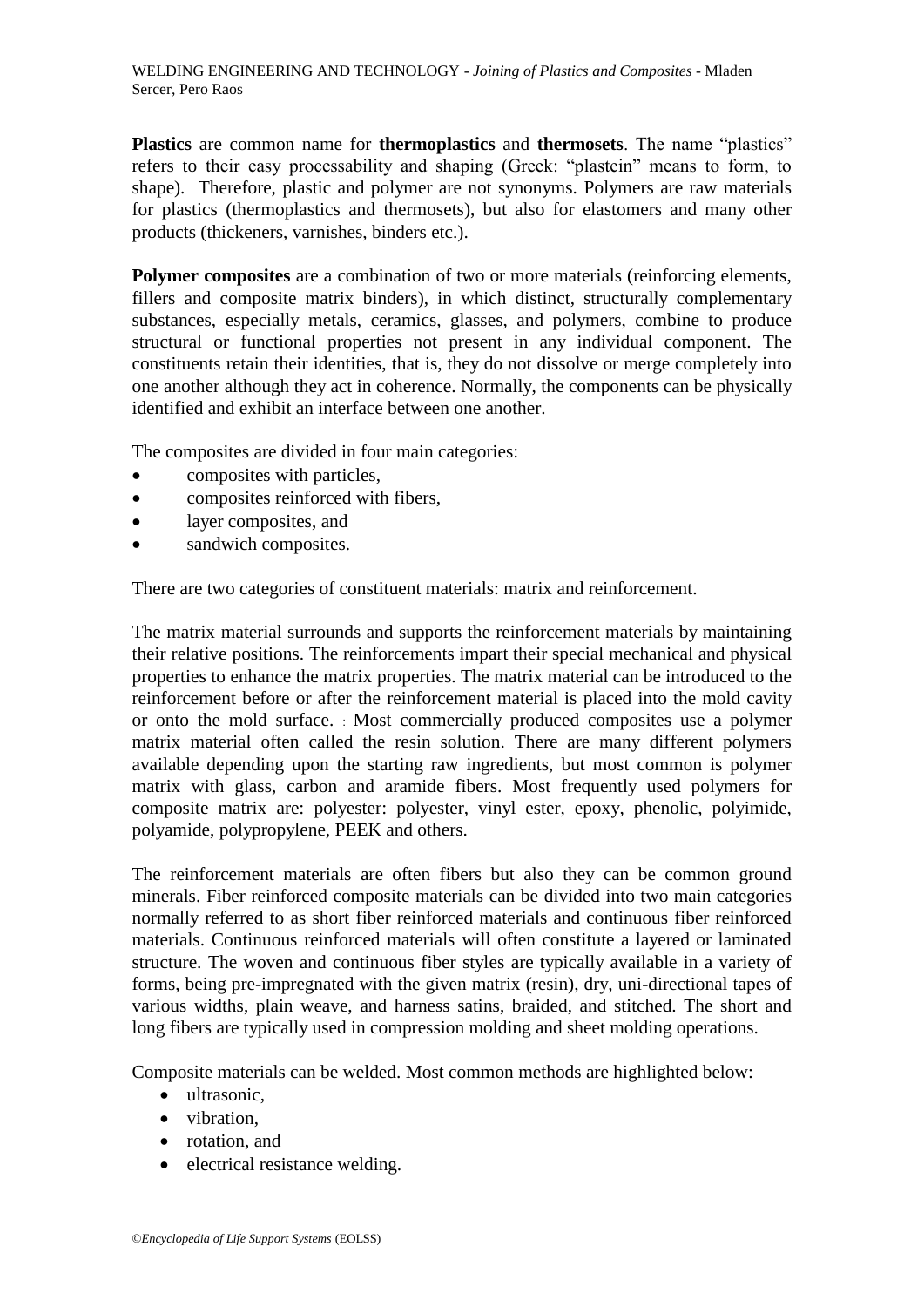Ultrasonic welding is widely used for precision assembly of relatively small plastic components. Vibration welding is a process well suited for applications such as automotive assembly. Lower frequency vibrations with displacements of millimeters rather than microns are used to generate interface friction. In rotation welding, sometimes known as spin or friction welding, heat is generated by the rapid rotation of one component against the other under an applied pressure. In electrical resistance welding it is attractive to use carbon fibers as a heating element.

- -

> TO ACCESS ALL THE **36 PAGES** OF THIS CHAPTER, Visit[: http://www.eolss.net/Eolss-sampleAllChapter.aspx](https://www.eolss.net/ebooklib/sc_cart.aspx?File=E6-171-07-00)

#### **Bibliography**

Grewell D.A.; Benatar A.; Park J.B. (2003). *Plastics and Composites Welding Handbook.* Hanser Publishers, Munich. [This book treats welding methods for plastics and composites in detail].

Osswald T.A.; Baur E.; Brinkmann S.; Oberbach K.; Schmachtenberg E. (2006). *International Plastics*  Handbook. Hanser Publishers, Munich. [This book gives condensed knowledge of plastics, plastics processing and application].

Potente H. (2004). *Fügen von Kunststoffen.* Carl Hanser Verlag, München. [This book treats fundamentals, processes an d application of plastics joining methods].

Rotheiser J. (2004). *Joining of Plastics.* Hanser Publishers, Munich. [This book is a practical handbook of joining techniques for designers and engineers].

Tres P.A. (1998). *Designing Plastic Parts for Assembly.* Hanser Publishers, Munich. [This book treats fundamentals of designing plastic parts for assembly and gives a good overview of joining techniques].

#### **Biographical Sketches**

**Mladen Sercer** was born in Zagreb, Croatia on September 29<sup>th</sup>, 1953. He graduated from the Faculty of Mechanical Engineering and Naval Architecture, University of Zagreb, Croatia in 1977. He obtained a Master of Science (M.Sc.) degree in 1984 from the Faculty of Technology, University of Zagreb and a PhD degree in 1989 from the Faculty of Mechanical Engineering and Naval Architecture, in the field of mechanical engineering (polymer technology) from the University of Zagreb.

He worked at the Faculty of Mechanical Engineering and Naval Architecture since 1978, first as an assistant, from 1985 as scientific research assistant, from 1989 as assistant professor, from 1996 as associate professor, and since 2001 as full professor in the field of mechanical engineering, section of *Mechanical Technologies and Processing Systems* at the Department of Technology. In June 2006 he was promoted in permanent position of full professor. Since 2001 he is the head of the Chair for Polymer Processing and since 2006 also the head of the Department of Technology. From 1984-1985 he researched at Institute for Polymer Processing (Institut für Kunststoffverarbeitung - IKV), Aachen, Germany, sponsored by German Academic Exchange Foundation (Deutscher Akademischer Austauschdienst - DAAD). He published as author and co-author several books and monographs and number of articles in scientific journals and at international symposia. He has also delivered a number of lectures in country and abroad. In his professional, teaching and scientific work he focuses mainly on polymer processing technology, development and designing of polymeric parts and molds, rapid